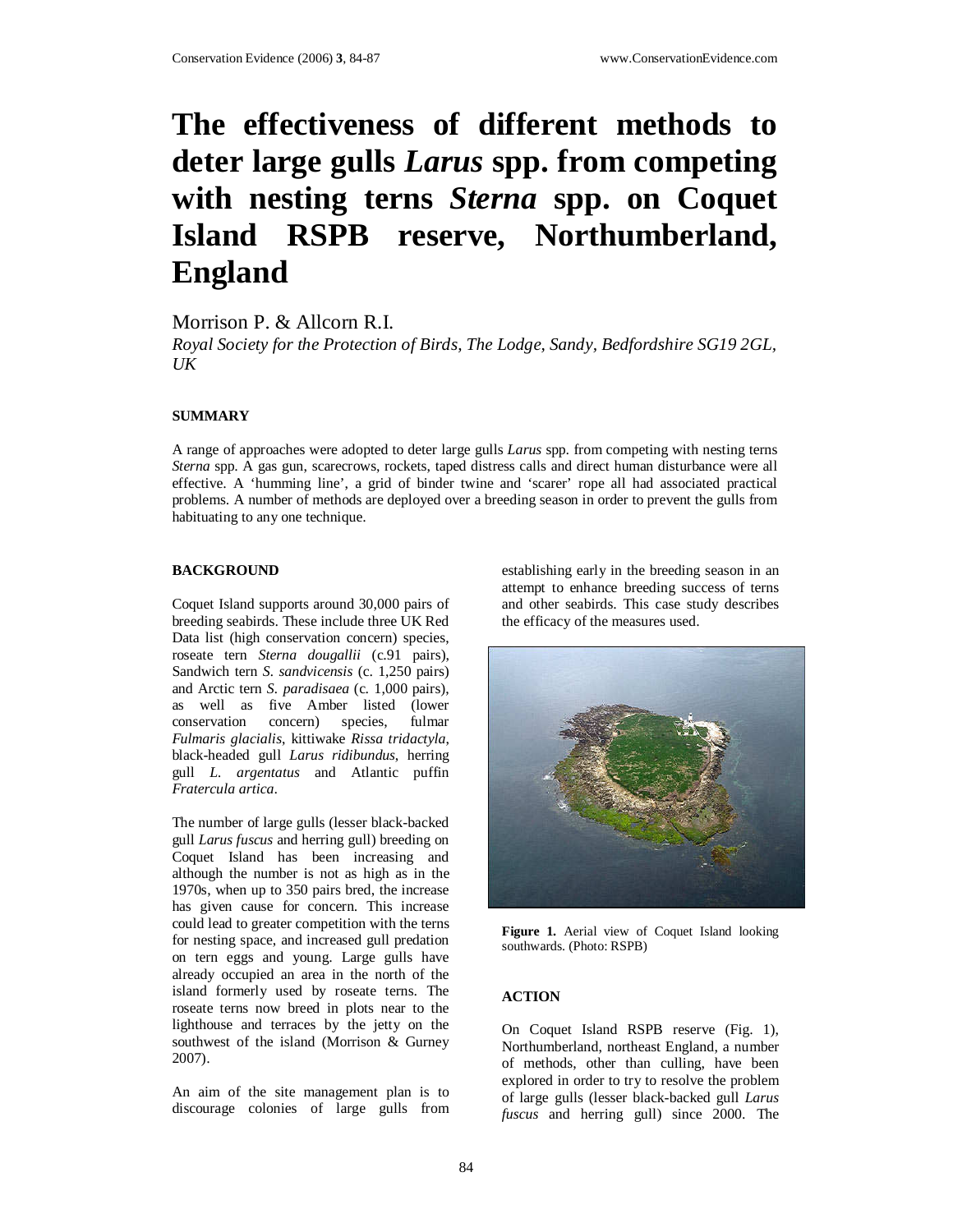number of large gulls increases with the return of the black-headed gulls, puffins and other breeding species, but the deployment of gull scaring techniques once the breeding season is underway produces a conflict of interest with the smaller species. Therefore, once the nontarget birds have returned at the onset of the breeding season, most scaring techniques have to be stopped. Active human disturbance can still be used however to specifically target large gulls, and when puffins are absent from the island the distress caller and 'scary man' (see below) can be used.

Disturbance techniques are therefore targeted at the period prior to the return of the key breeding bird species e.g. puffins and terns, with the aim of fragmenting groups of roosting and loafing gulls and preventing gull pairs forming early season territories. Several disturbance methods have been employed:

**Gas gun:** A gss gun that had a number of firing options were hired. The options available included: a time delay between firing, from 15 to 60 minutes; the number of firings (range 1 to 4), including a random option; and a timer for the firings at intervals of 1 to 10 seconds. The gun was erected on the leeward side of a wall to provide some shelter and positioned so that it was firing with the wind towards the loafing gulls on the intertidal area. It was set to fire 4-times every 30 minutes. The gun was deployed from when the wardens arrived on the island in mid-March until puffins were observed grouping offshore prior to breeding. The gun was left running except during bird counts.

**The scarecrow and scary man:** Initially a traditional scarecrow, constructed from two sticks, a plastic head, a boiler suit and a fluorescent jacket, was used. This was erected after puffins had arrived back in spring. In 2004, an inflatable scarecrow known as a 'scary man' was introduced. Once activated the scary man inflates and deflates five times every eighteen minutes. The scary man was modified in 2005 to be activated by remote control from a hide. There is a light and a siren attached to the inflatable, both of which can be operated independently of each other. The scary man was re-positioned regularly whilst deployed to maximize its effect. It cannot be used in strong winds, as it is easily blown over, reducing its effectiveness.

**Human disturbance:** Primarily directed at loafing large gulls on the intertidal area, human disturbance took place from mid-March

and continued, after the puffins and blackheaded gulls had returned, as the main form of gull scaring. Human disturbance took two forms, a passive form achieved whilst undertaking various routine tasks and activities on the island plateau (e.g. monitoring birds or collecting firewood), and active disturbance which involved deliberately walking towards a gull until it flew, or flapping the arms while standing on the plateau, to disturb the birds on the intertidal areas. Fluorescent yellow coats were worn during all gull-scaring activities.

**Rockets:** Large rockets, with relatively silent ascents followed by a large bang, were used to scare over the whole island. Fired from tubes pushed into the ground, they travel long distances and effect large areas making them ideal for remote scaring and targeting gulls that attempted to settle on the waters around the island.

**Distress caller:** A megaphone, with an inbuilt recording of a distressed herring gull, was used. The megaphone was used early in the season, when puffins were absent from the island. It was used three times during the day at different states of tide to see what effect it had on the gulls loafing on the south beach. It was set to 'herring gull' volume (8) and placed at the top of the south beach. There is currently no lesser black-backed gull call commercially available for this device. Care was taken to be upwind of resting gulls to ensure the distress call carried. The distress caller was played from the top of the beach for approximately 90 seconds and directed towards the loafing gulls on the rocks below.

**Humming line:** The design used consisted of two long narrow flat strips of plastic fixed to a row of posts. This then vibrates in the wind to produce a humming sound. It was used for a couple of seasons to define the boundary between the tern breeding area and the rest of the island, creating a no-man's land.

**String grid:** This consisted of a grid of binder twine (plastic string) set up at 0.5 m height and at 1 m spacing to cover an area of 60 x 60 m. The idea was to prevent large gulls settling.

**Scarer rope:** These are ropes, designed to be hung above ground with explosives attached at set intervals so that when lit the rope acts as a smouldering fuse, igniting an explosive every half hour. When a rope is hung within a barrel, the noise of each explosion is noticeably magnified and different in sound to those hung in the open.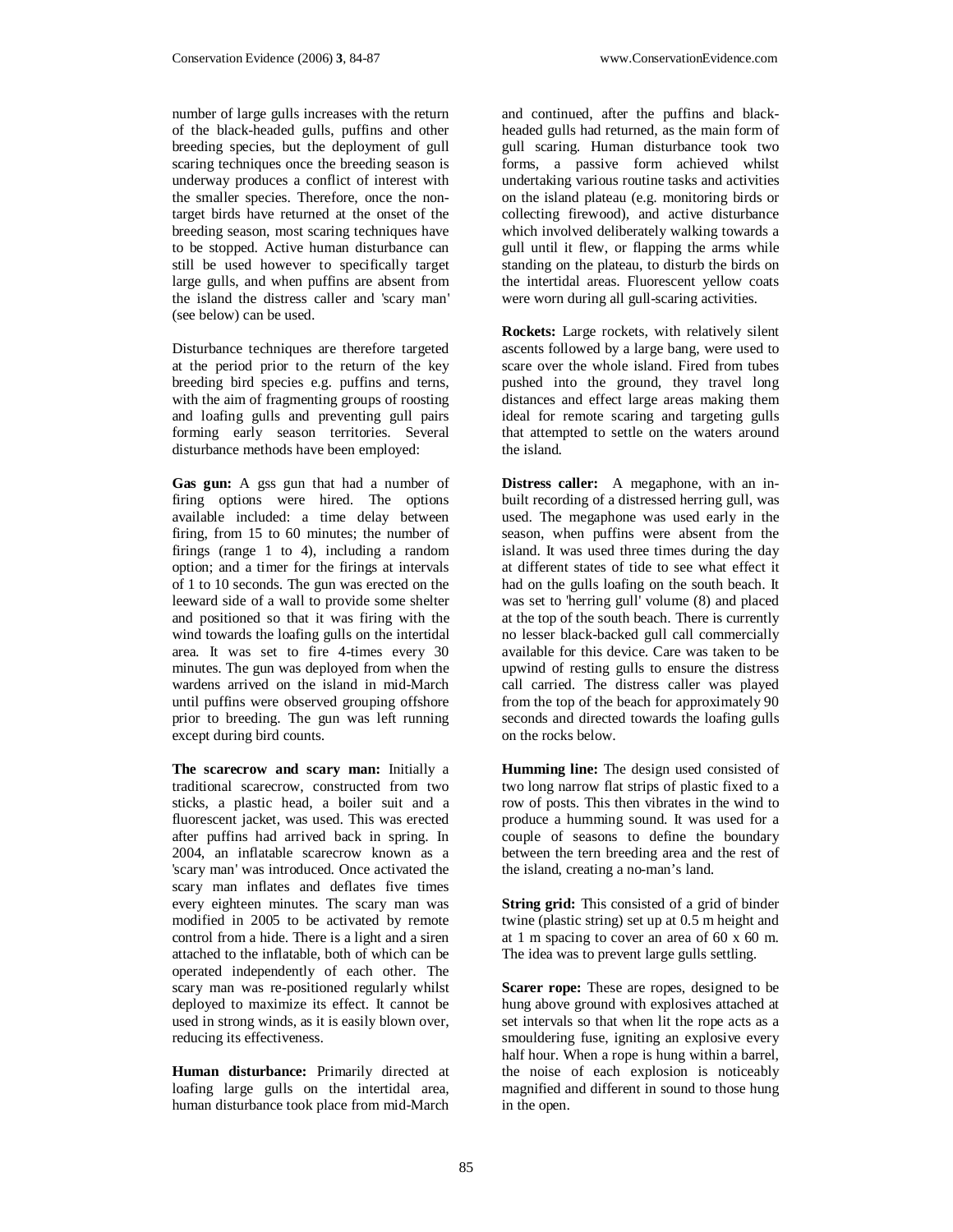#### **CONSEQUENCES**

**Gas gun:** Following the initiation of the gas gun disturbance, there was a rapid initial reduction in the number of gulls present on the intertidal areas. The gas gun was very efficient at scaring the gulls, as despite being temperamental it kept the numbers of gulls loafing on the intertidal area to a minimum. It was simple to use and could be transported easily in a wheelbarrow.

The only non-target species affected by the gas gun were feral pigeons *Columba livia* that took flight each time it went off, and 16 curlew *Numenius arquata* on its first use. Fulmars appeared unaffected and waders landed again quickly.

**The scarecrow and scary man:** The original scarecrow had some success within the puffin nesting areas, with gulls avoiding the immediate proximity but had less success in reducing overall gull numbers on island.

2004 was the first year that the scary man was used. It was targeted against large gulls loafing on the south beach. Juvenile gulls flew off immediately after the initial inflation whilst adult herring gulls only flew on the fifth inflation. During the period when it was intended to deploy the scary man, there were few gulls on the intertidal zone and the weather conditions were unfavourable (too windy), rendering any judgements of its usefulness questionable. To be most effective the scary man needs to be positioned as close as possible to the sites the gulls use, but as all the control switches are on the scary man itself, the presence of the person setting up or activating the scary man tends to scare the gulls away (see human disturbance below). More trials need to be conducted to find out the true effectiveness, including night scaring trials (using the light and siren) and to investigate the potential for remote control or pre-programming (as done in 2005). A hide might be needed from which to undertake observations to assess its effectiveness, as otherwise human presence will confound the results.

The scary man did scare gulls from the beach with the return rates of the birds being between 10-15 minutes. Given the correct timings on inflation, this could prove a useful deterrent to gull roost formation and the establishment of breeding territories. There was a limited affect on non-target species, mainly black-headed gull, oystercatcher *Haematopus ostralegus*, fulmar and shag *Phalacrocorax aristotelis*, but these returned to the area within a few minutes.

**Human disturbance:** In the early part of the season, active human disturbance always caused the gulls to fly. Gulls could be lifted from the intertidal zone by waving from the edge of the plateau, although some were more reluctant to fly than others, the intertidal zone could always be cleared. As the season progressed and birds became habituated to human activity, it became more difficult to scare the gulls, especially at low tide. Instead of waving from the plateau, it was necessary to go nearly onto the beach for them to move. Most of the birds would fly and land on the sea then return within approximately 20 minutes.

Human disturbance was effective throughout the season, especially once the puffins had returned. Even though some of the gulls were more reluctant to move than others, they did eventually move off. As the season progressed, more effort was necessary to flush the birds, walking closer whilst waving the arms for longer. This method would also cause the black-headed gulls to lift but they soon settled again.

**Rockets:** Rockets were fired when puffins were absent from the island. On all firings, the intertidal zone and plateau cleared of gulls. Monitoring return rates showed that no gulls returned within an hour of firing and dawn counts for the plateau indicated some overnight impact of evening firings, with lower than expected numbers of gulls the following morning.

**Distress caller:** After the prescribed period of distress calls, all of the targeted gulls had lifted, as well as any black-headed gulls present, although the majority returned whilst the caller was still playing. Large gulls that were initially unresponsive to the distress call would often lift in response to the blackheaded gull colony being disturbed. Shags *Phalacrocorax aristotelis* and a few puffins that were on the roseate tern terraces were also disturbed. Although some gulls landed again straight away, as the distress caller continued, they finally moved off. Some settled on the sea just offshore or flew over the area but they did not settle back in the target zone, the juveniles that attempted to come back were chased off by black-headed gulls.

The distress caller seemed to be effective at scaring gulls. Their average return rate to the